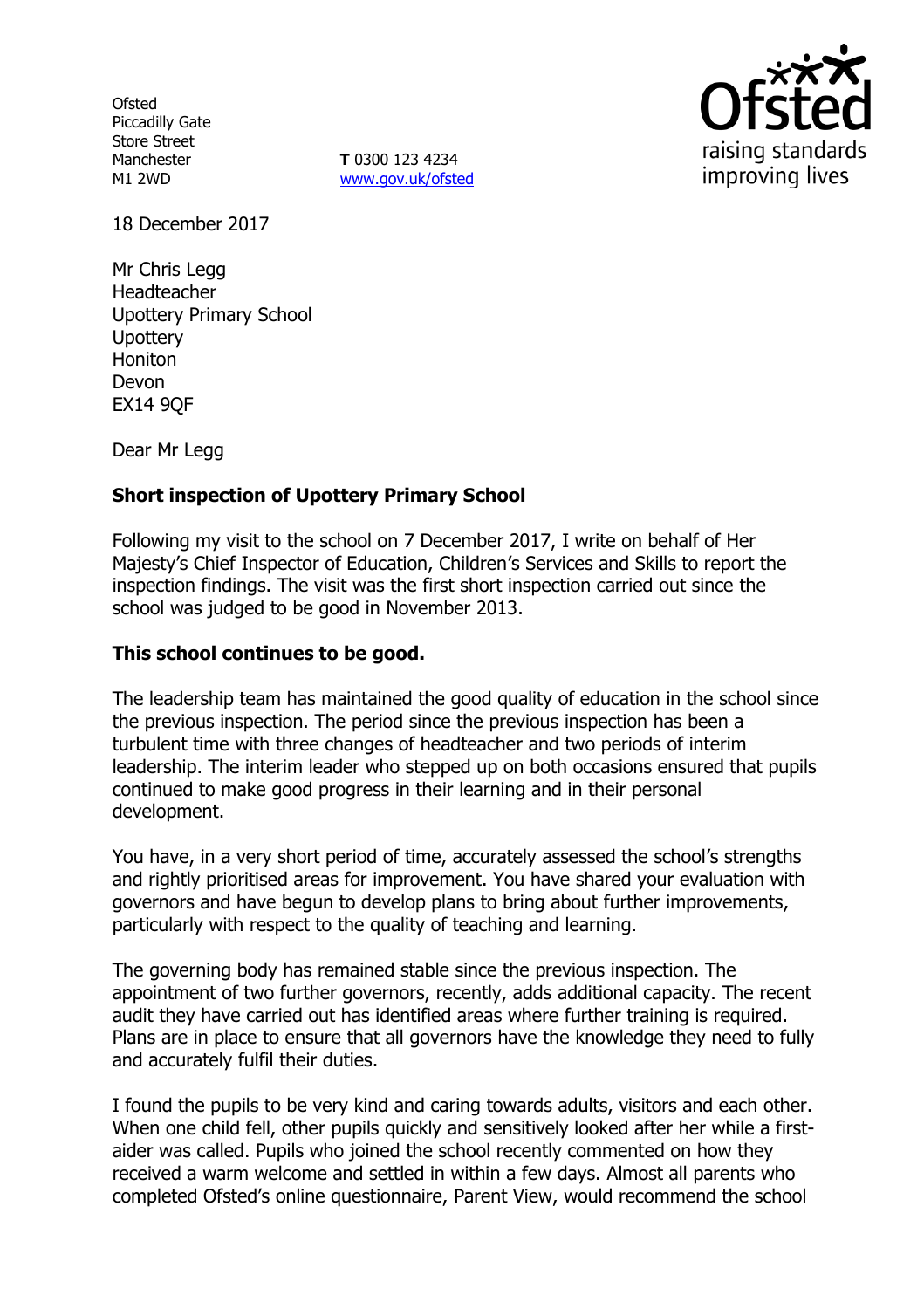

to other parents.

## **Safeguarding is effective.**

Staff have ensured, through their teaching and the activities they arrange, that pupils are safe and know how to stay safe. Every pupil I spoke with and every parent who completed Parent View agree that the pupils are safe. Pupils were all very quick to tell me whom they would go to if they were worried, and they were very confident that adults would 'sort things out straightaway'. Pupils are aware of many of the risks they face. The youngest pupils explained clearly about their understanding of road safety and the need to take care near fires.

I found staff to be suitably trained and alert to the indicators of harm pupils may face. Leaders who have specific responsibilities for safeguarding are alert to changes in pupils' behaviour and signs that pupils may be at risk of harm. They involve external agencies when necessary so that pupils and their families receive the support they need.

You are aware that some of the record-keeping is not as strong as it ought to be and have plans in place to remedy this in the coming weeks. Similarly, you recognise that there is room to strengthen governors' evaluation of safeguarding arrangements.

## **Inspection findings**

- During this inspection, the first area I focused on was the progress made by pupils in reading. This was identified as a weakness following a three-year decline in the progress pupils make in their reading by the end of both key stages 1 and 2. Teachers have undertaken thorough analysis of pupils' strengths and weaknesses in their reading. Common shortcomings have been identified, such as making inferences from their reading and using the text to explain or justify a response. Class teachers are increasingly planning whole-class learning activities to address these deficiencies.
- Teaching staff continue to promote reading in school and at home. Parents are provided with useful resources, such as prompt questions, that they can use with their children to explore the text in more detail and deepen children's understanding. The well-stocked library is regularly refreshed with new books and pupils are keen to explore different authors and genres. As a result of these strategies, pupils' reading skills are improving.
- The second area I explored was the quality of teaching phonics in Reception and key stage 1, particularly for the girls. In recent years, few girls have shown the same strong phonics knowledge and understanding that the boys have. During the inspection, teacher-led sessions were successful in securing good phonics knowledge which pupils use effectively when they are reading in key stage 1. Consequently, most pupils in Year 1 are working at the standard expected for their age. Most of the girls were able to accurately use their phonics knowledge to read unfamiliar words. A few pupils struggle with more complex words and do not recognise some of the sounds that combinations of letters make. In Year 2, pupils are making good progress. Assessments are generally accurate and used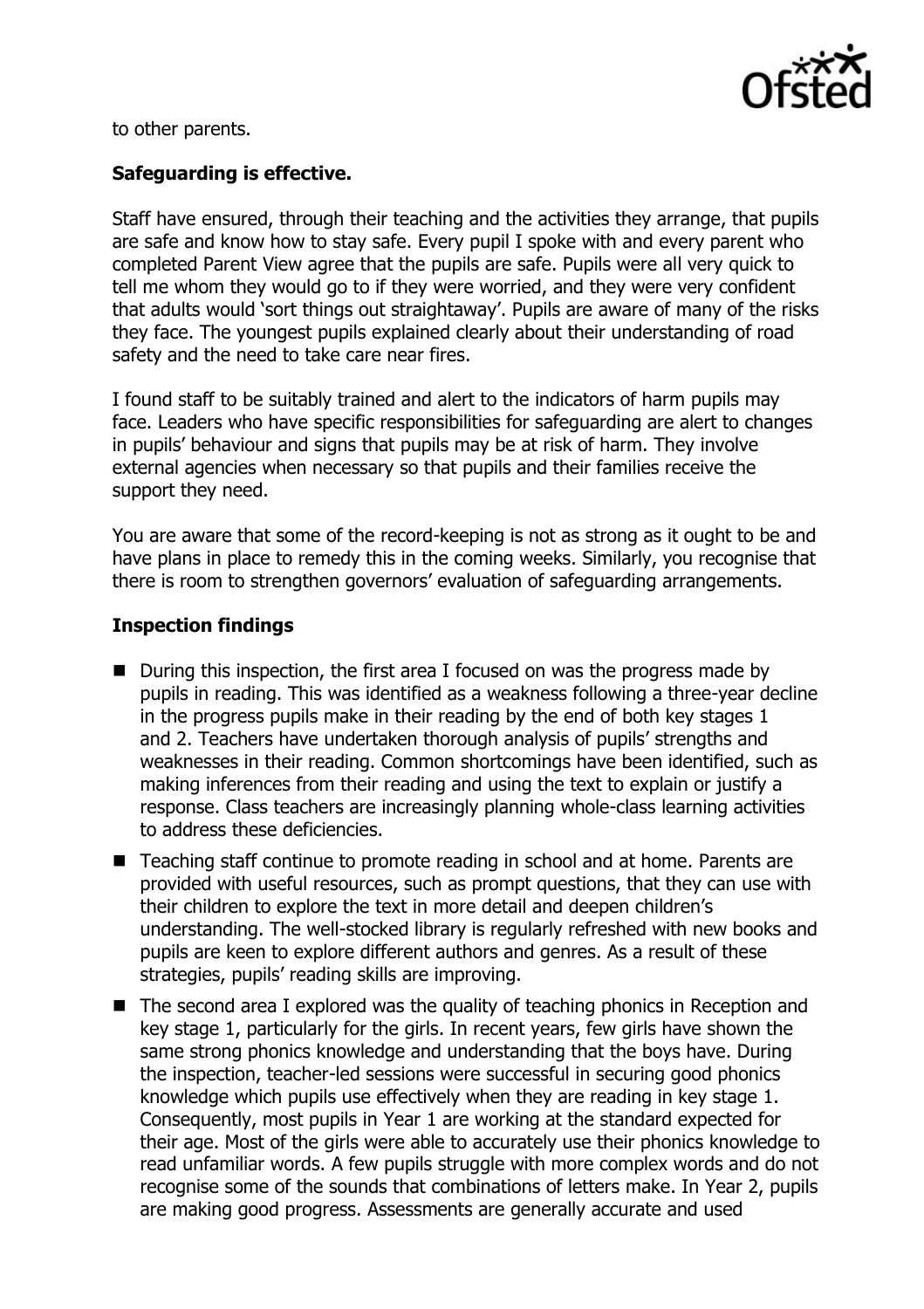

effectively by the teacher to extend pupils' understanding.

- $\blacksquare$  However, children in Reception are not making the same strong progress. Many struggle to recognise initial letter sounds and teaching assistants are not sufficiently well prepared to develop children's knowledge and understanding of phonics.
- $\blacksquare$  I also reviewed how well the most able pupils in key stage 2 are progressing. Since the previous inspection, the number of pupils reaching the highest scores have been lower than seen typically nationally in reading and English grammar, punctuation and spelling. You and your teaching staff are aware of this. As a result of changes to the curriculum and teachers planning learning that better meets the most able pupils' needs, they read with increasing confidence. They read with inflection and appropriate emphasis. Teachers are challenging pupils to read more complex texts, and recent work on developing pupils' understanding of texts is beginning to bear fruit.
- $\blacksquare$  The most able pupils write with accurate use of grammar and punctuation. However, their spelling and presentation of work need further development.
- $\blacksquare$  Finally, I investigated the impact that pupil premium funding is having for disadvantaged pupils. The school has a lower proportion of pupils who are entitled to free school meals than seen typically nationally. However, the number of children looked after is higher. Leaders ensure that robust transition plans are in place for disadvantaged pupils so that they settle in swiftly when they join the school and are successful when they move class or leave for secondary school.
- Those disadvantaged pupils who show particularly challenging behaviours are well served. Staff make good use of effective support by external agencies to bring about change and ensure that pupils are ready to learn. Intervention work for some pupils is effective in ensuring that they are more ready to learn and can reintegrate into their class in good time. In most classes, teaching staff do not give sufficient thought to developing disadvantaged pupils' skills and resilience.
- Leaders work well with pupils, parents and teachers to craft personal education plans for children looked after. These are of a high quality and are regularly reviewed, with interim reviews being carried out when needed.

## **Next steps for the school**

Leaders and those responsible for governance should ensure that:

- $\blacksquare$  a coherent strategy to improve the presentation and accuracy of pupils' written work, including spelling, is implemented
- $\blacksquare$  teaching assistants have the training and support they need to improve their skills and understanding of learning, so that they can fully contribute to accelerating pupils' progress.

I am copying this letter to the chair of the governing body, the regional schools commissioner and the director of children's services for Devon. This letter will be published on the Ofsted website.